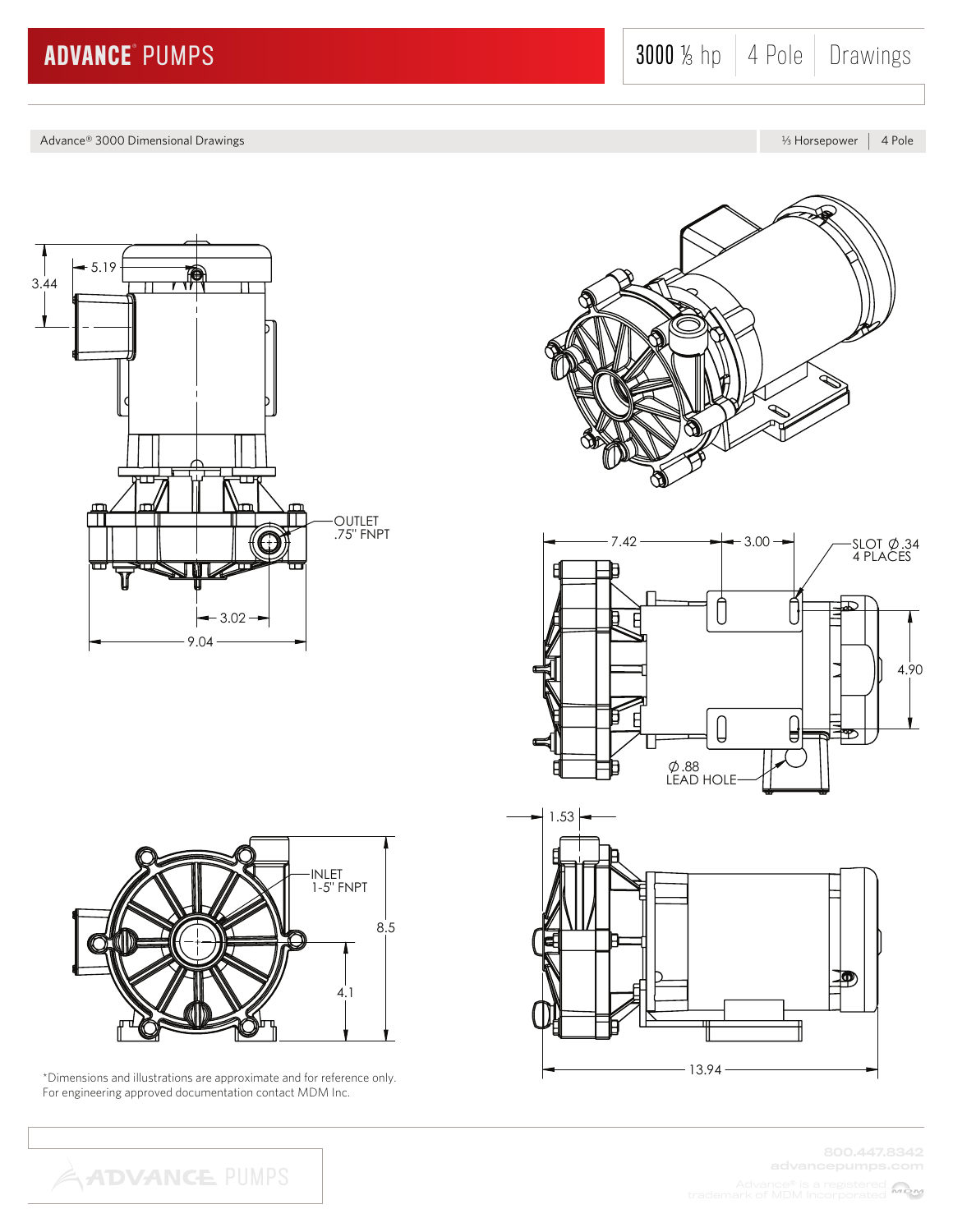Advance® 3000 Dimensional Drawings **K Horsepower 4 Pole** 









800.447.8342



\*Dimensions and illustrations are approximate and for reference only. For engineering approved documentation contact MDM Inc.

**ADVANCE PUMPS**